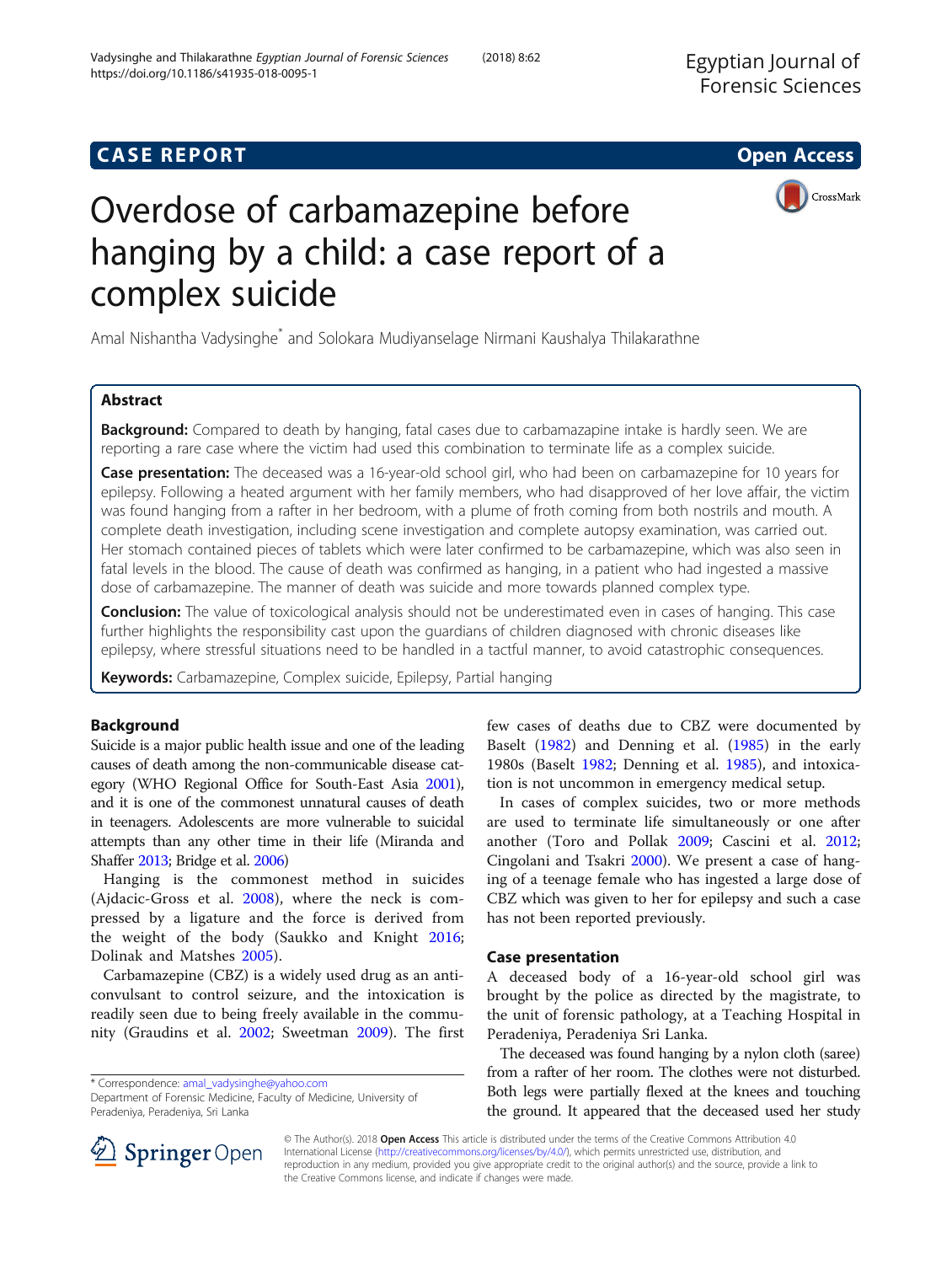table to reach the rafter to tie one end of the nylon cloth and the other side was used to tie her neck.

There was a letter describing the suicide as a consequence of repeated objections from her parents, for her love affair. There were a few tablets of carbamazepine (CBZ) found on her bed, possibly from the drug bag, which had been given at a routine clinic follow-up for her epilepsy.

The victim was the youngest of the family, was studying in a high school, and had two brothers who were engaged in higher studies. Her father was a timber trader. The victim had a love affair with a person who was elder to her by 10 years, which had continued for 2 years prior, with repeated objections from her family. She was strongly advised to stop this affair by school teachers, relatives, and even from family members of the partner. Furthermore, she had been diagnosed with epilepsy and was on CBZ since 5 years of age. She was following her routine epileptic clinic appointments on a regular basis with her parents, she had been tolerating CBZ well, and her routine blood investigations including blood counts were within normal range.

On this particular day, there was a heated argument between the brothers and the victim, due to her poor school performance and it surfaced that her love affair may have been responsible for it. She went inside her room and locked it without having lunch. Similar instances were not unfamiliar during the last 2 years for similar reasons. But this time, there was no response from her after repeated knocking on the door by her mother. Finally, they had broken the door and found the victim hanging by a nylon cloth. They had taken the victim to the nearest hospital because the body was still warm, after cutting the ligature close to the raft and loosening the noose around her neck. The victim was pronounced dead on admission. Due to the plume of froth coming from the nostrils (Fig. 1), which was an unusual feature of hanging, the deceased was transferred to the forensic unit for an autopsy. There were no past attempts of suicide, and she had not been complaining about her medications and had been attending clinic appointments.

The autopsy was conducted on request of the inquirer into sudden death, approximately 18 h after confirming the death. The body was well preserved in a refrigerator, at the morgue at the Department of Forensic Medicine, University of Peradeniya, Sri Lanka. The autopsy revealed a 54-kg Asian Caucasoid of 158 cm in height. There was no evidence of physical or congenital deformities or putrefaction. The deceased was clad in a short sleeved ash-white jacket, blue-colored skirt, and white-colored brazier and underwear. There were no tears on the clothes. Her hands and legs were free of injuries and stains. Plume of whitish froth (Fig. 1) was seen in the nostrils and respiratory passage up to secondary division of the bronchioles. Both lungs were heavy (left, 665 g and right, 710 g), and severe pulmonary edema was also confirmed microscopically (Fig. [2](#page-2-0)). Both the eyes and face were pale, and no petechial hemorrhages were observed in the sclera or conjunctivae (Fig. [3](#page-2-0)).

Friction abrasions of 2 cm in width were seen around the neck, above the thyroid cartilage anteriorly, and running upwards towards back of the neck, where the knot of the nylon cloth had been placed (Fig.  $4a$ ). It was deeply grooved on the anterior side of the neck, with the impressions seen minimally under the knot on the back (Fig. [4b\)](#page-3-0). A single circle of the nylon cloth had been applied around the neck, but the knot had slid and was placed on the posterior aspect of the neck, towards the right.

There were no other soft tissue, cervical spine, laryngeal, or skeletal injuries on the neck. There was no congestion, submucosal injuries, hemorrhages, or erosion on the nasal oral cavity, esophagus, or stomach. There were identifiable pieces of tablets seen in the stomach, and these were mixed with the gastric secretion and were later identified as CBZ.

No other traumatic lesions or defensive wounds were seen on the body. No natural disease conditions were diagnosed macroscopically or microscopically. Furthermore, there were no evidence of chronic toxicity caused by CBZ clinically and at autopsy including hepatitis and pancreatitis (Keränen and Sivenius [1983](#page-4-0)).

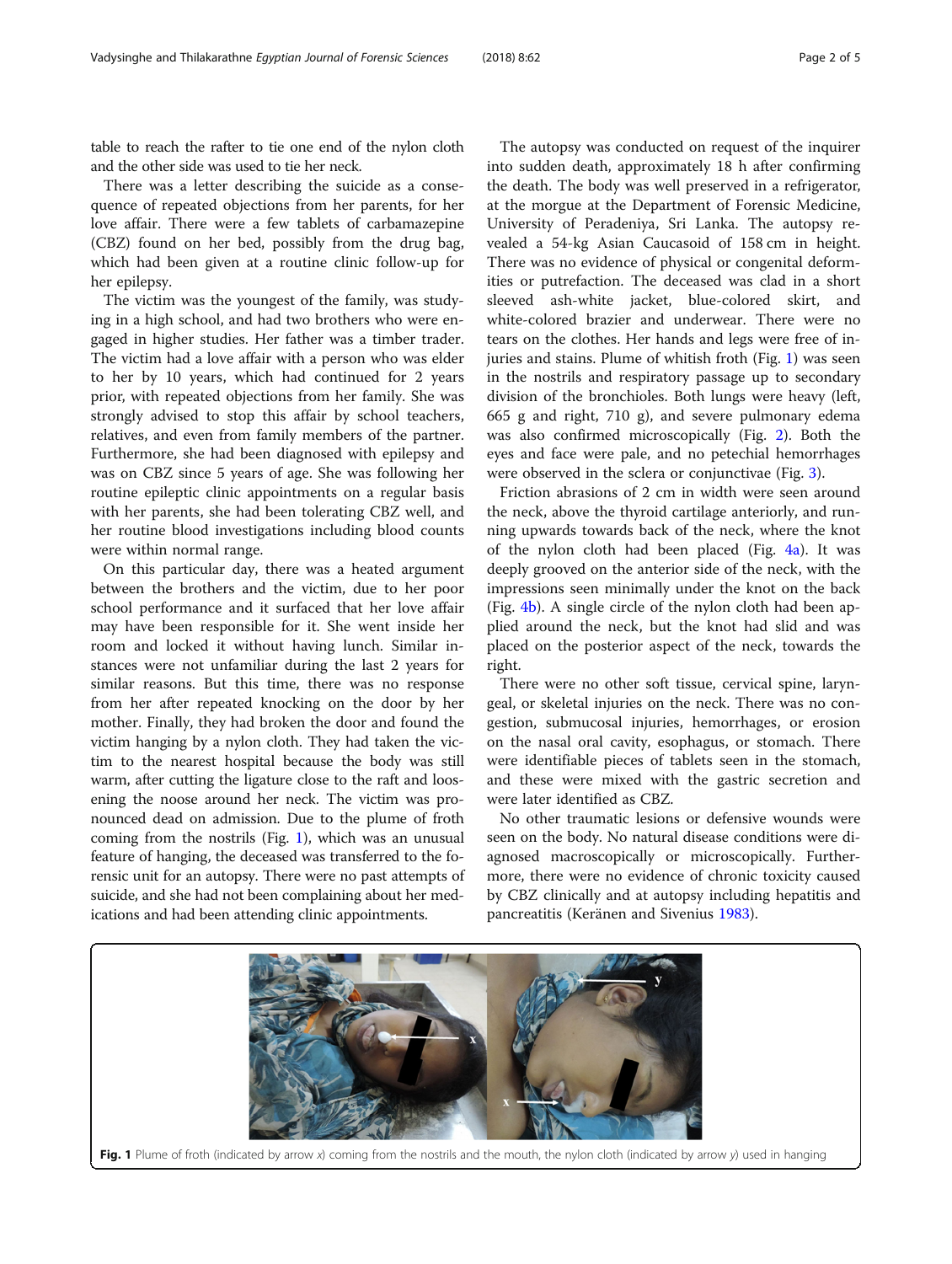<span id="page-2-0"></span>

Blood samples from the femoral vein were prepared by using alkaline extraction method (chloroform). Then, the samples were tested for CBZ using gas chromatography– mass spectrometry method. The toxicology report revealed a blood CBZ level of 30 mg/L which is close to the fatal amount (40 mg/L) (Yaylaci et al. [2012\)](#page-4-0).There were no other toxic substances, including common therapeutic or illicit drugs in the stomach contents, liver, kidney, or blood.

Further analysis of her height, the height of the rafter, and the length of the two knots of the cloth is compatible with partial suspension.

Subsequent to medicolegal death investigation, including full autopsy examination, the cause of death was concluded as hanging of a person ingested with CBZ and the manner of death was suicide.

#### **Discussion**

The term asphyxia includes a variety of conditions that result in interference with the uptake/utilization or lack of oxygen. The most vulnerable organ to hypoxia is the brain (WHO Regional Office for South-East Asia [2001](#page-4-0); Sweetman [2009](#page-4-0)). Suicide attempts are common during adolescence and are more common among females



Fig. 3 The left eye with conjunctiva. No congestion or hemorrhages in sub-sclera/conjunctiva

(Miranda and Shaffer [2013](#page-4-0); Bridge et al. [2006;](#page-4-0) Eaton et al. [2012\)](#page-4-0). Hanging is one of the commonest methods of suicide among adolescents (Beautrais [2000;](#page-4-0) Bridge et al. [2005\)](#page-4-0).

Many studies revealed that there is a higher risk of committing suicide among those who have a diagnosis of epilepsy, in comparison to those who do not (Cockerell et al. [1994;](#page-4-0) Rafnsson et al. [2001](#page-4-0), Pompili et al. [2005,](#page-4-0) Pompili et al. [2006](#page-4-0)), and some studies showed higher rates of depression among those who have chronic diseases like epilepsy (Brent and Birmaher [2002](#page-4-0), Suris et al. [1996](#page-4-0)). A greater proportion of females with chronic illnesses like epilepsy report feeling sad, have suicidal thoughts, and have other symptoms of depression (Verrotti et al. [2008\)](#page-4-0). These symptoms may have been present in our case, despite not being noticed by others.

Furthermore, the incident took place after a stressful situation, which may have facilitated (Dieserud et al. [2010](#page-4-0); Simon et al. [2001\)](#page-4-0) her to commit suicide, by either overdose of CBZ or hanging.

Drug overdose is a recognized method of attempting suicide among adolescents (Dieserud et al. [2010](#page-4-0); Hawton [1982](#page-4-0); Michel et al. [2000](#page-4-0)), and this victim used her therapeutic drugs which were under her custody, to terminate her life with hanging.

In this case, the victim used cloth/saree as ligature material, which is consistent with previous studies (Bhosle et al. [2015;](#page-4-0) Singh et al. [2013\)](#page-4-0). In females, the preferred site for hanging is indoors or bed rooms and this victim used her bed room (Singh et al. [2013,](#page-4-0) Shaw et al. [2005](#page-4-0)).

In this case, the autopsy, measurements of the body including the ligature and scene findings pointed towards the partial suspension/hanging which is common in suicides (Saukko and Knight [2016;](#page-4-0) Callanan and Davis [2012](#page-4-0); Payne-James et al. [2011](#page-4-0); DiMaio and DiMaio [2001](#page-4-0); Dean et al. [2012\)](#page-4-0).

There were no injuries other than the ligature mark around the neck or face, which again excluded the forceful ingestion of the drugs or homicidal hanging, which is an extremely rare occurrence (Plueckhahn [1968](#page-4-0); Feldeman and Simms [1980\)](#page-4-0).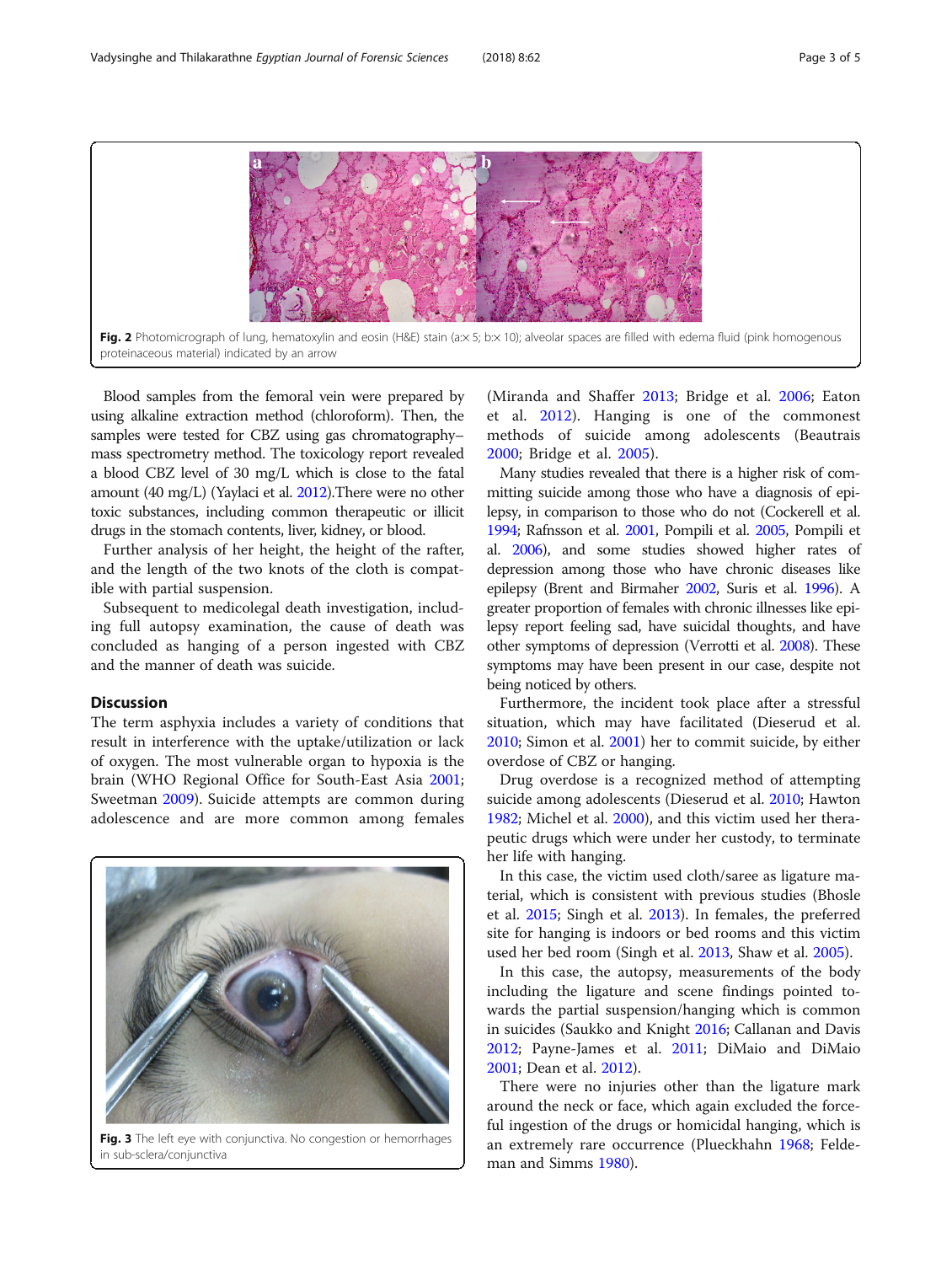<span id="page-3-0"></span>

Complex suicide describes the use of more than one method to cause death. These methods may be induced simultaneously or sequentially (Bohnert [2005\)](#page-4-0), and approximately, 1–5% is responsible for all suicides (Hofmann and Herber [1984](#page-4-0); Racette and Sauvageau [2007;](#page-4-0) Bohnert [2005](#page-4-0); Demirci et al. [2009\)](#page-4-0).

In this case, CBZ, an epileptic drug identified in the blood, is well above the therapeutic amount and close to the fatal level. There are few studies mentioning CBZ poisoning due to overdose (Kinoshita et al. [2010](#page-4-0)). CBZ is known to affect the cardiac conduction system and cause respiratory failure and arrest and central nervous system depression (Schmidt and Schmitz-Buhl [1995](#page-4-0)).

According to blood CBZ levels, poisoning can be classified into four stages: potentially catastrophic relapse with levels < 11 mg/L, disorientation and ataxia at levels of 11–15 mg/L, combativeness and hallucinations at levels of 15–25 mg/L, and convulsions and coma at levels> 25 mg/L (Yaylaci et al. [2012\)](#page-4-0).

It is likely that the victim had planned the act of hanging prior to or just following ingestion of the drug. However, it may be considered that the fatal act had occurred when reaching towards the lethal level possibly during stage 4 of CBZ poisoning.

Again pulmonary edema may also be seen in a massive overdose of CBZ (Kitson and Wauchob [1988\)](#page-4-0) and possibly more than 25 mg/L, and it can produce froth similar to the presented case.

Froth is an edema fluid of the lung (Saukko and Knight [2016\)](#page-4-0), and it is seen in many causes of mechanical obstruction, such as an interrupted hanging, strangulation, and drowning (Timby et al. [1990;](#page-4-0) Bohnert et al. [2002\)](#page-4-0). Negative pressure pulmonary edema (NPPE) is an entity which is caused by upper air way obstruction which is potentially fatal (Bhaskar and Fraser [2011\)](#page-4-0). The massive effort of breathing against obstruction leads the fluid to move out of the pulmonary capillaries and into the interstitial and alveolar spaces (Butterell and Riley [2002](#page-4-0); Willms and Shure [1988\)](#page-4-0). Another mechanism of pulmonary edema is based on Starling equation and is especially seen in cardiac failure like in our case (Ware and Matthay [2005](#page-4-0); Murray [2011](#page-4-0)).

In this case, the absence of asphyxial features, on the face and above the ligature, or even the tissue reaction around the constriction mark, favors a rapid death possibly due to mechanism of instantaneous neurogenic cardiac arrest (INCA) or reflex-triggered cardiac arrest (Purdue [2000](#page-4-0)). Therefore, the froth noticed on this victim is due to acute CBZ over dose than hanging.

Therefore, this case points towards a planned type complex suicide than unplanned (Bohnert [2005\)](#page-4-0).

### Conclusion

This is a case of a planned complex suicide by ingestion of massive dose of CBZ followed by hanging. This case further emphasizes the need for careful handling of children who have chronic diseases, like epilepsy, especially in stressful situations, to avoid fatal consequences.

#### Abbreviation

CBZ: Carbamazepine

#### Acknowledgments

Not applicable.

#### Funding None.

#### Availability of data and materials

All data and materials used during this study are included in this article.

#### Authors' contributions

ANV performed and was involved in the medico legal autopsy, concept, design, data interpretation, figures, and manuscript writing of the study. SMNKT was involved in the manuscript writing, formatting, and figures. Both authors read and approved the final manuscript.

#### Ethics approval and consent to participate

All procedures performed in the study were in accordance with the ethical standards of the institution and with the 1964 Helsinki Declaration and its later amendments or comparable ethical standards. Informed consent was obtained from the relatives.

#### Consent for publication

Not applicable.